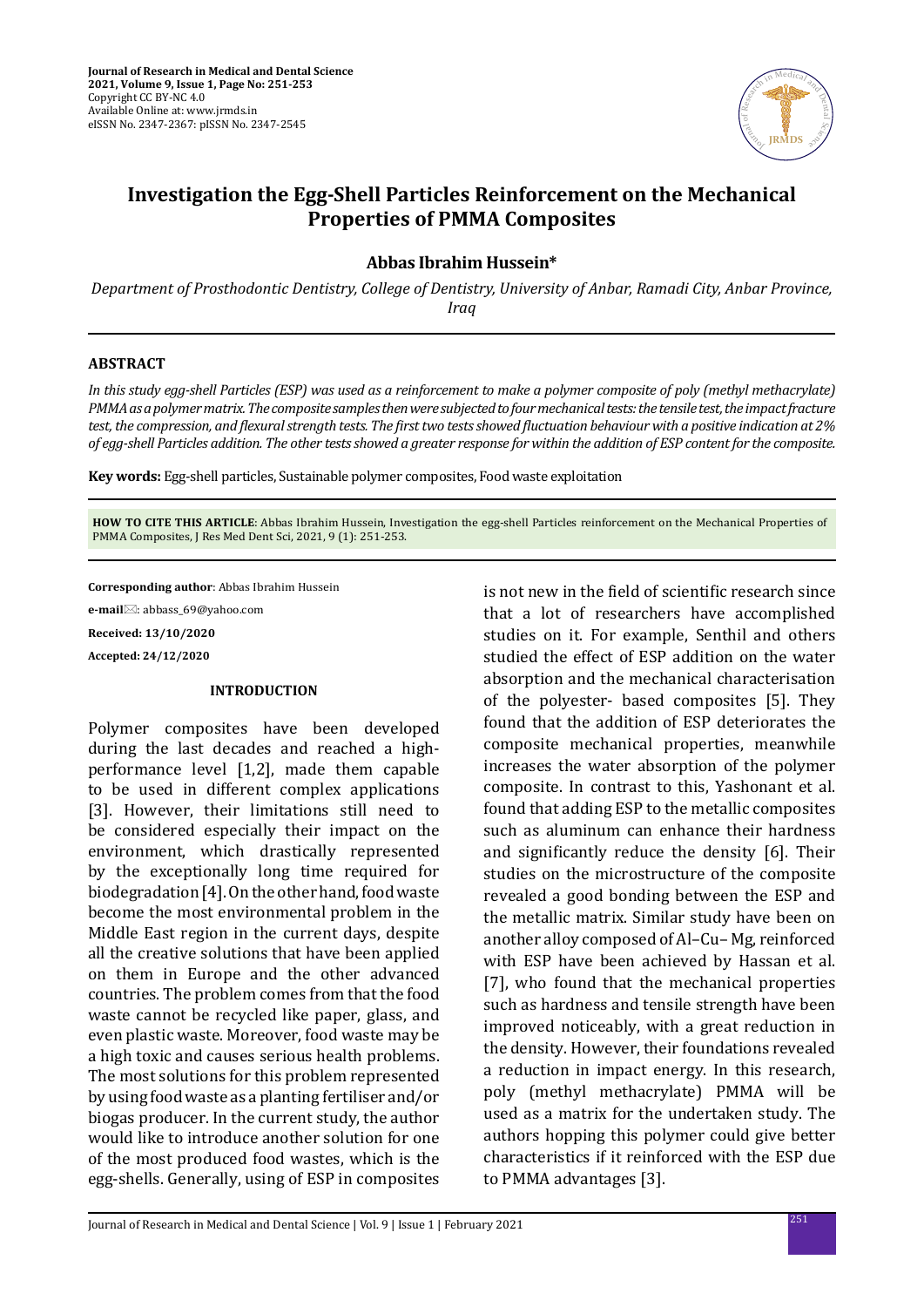#### **MATERIALS AND METHODS**

Poly (methyl methacrylate) PMMA from Vertex™ Castavaria was used as a polymer matrix. Eggshells from domestic food waste were used as a reinforcement material. The egg-shells were collected and washed thoroughly to clean them from the other residues. Aftermath the shells were crushed and grinded using "Andrew James" coffee grinder within 150Watt powered motor and 70g capacity, to obtain a fine powder that will be added to the polymer matrix. The ESP was added within four different amounts as shown in Table 1. The reason of choosing these tiny ratios of the ESP is due to its extraordinarily little density that can causes excessed amounts in volume. Therefore, small amount of ESP was added to keep the volume fraction under control. Tensile modulus and Charby impact tests were then applied on the samples.

**Table 1: Ratios of ESP reinforcements to the PMMA polymer matrix.**

| <b>ESP</b>  |                     | <b>PMMA</b> |                     |
|-------------|---------------------|-------------|---------------------|
| Content (%) | Equivalent Mass (g) | Content (%) | Equivalent Mass (g) |
|             | 0.71                | 99          | 41.58               |
|             | 1.4                 | 98          | 41.6                |
| ς           | 2.11                | 97          | 40.74               |
| 4           | 3.51                | 96          | 40.32               |

Three-point bending test was applied to determine the flexural strength (Fs) of the samples. The following equation was applied to find out Fs:

$$
F_{\rm s} = \frac{3PL}{2bd^2}
$$

Where (P) is the highest load that the sample can take before break, L the distance between the two bending points, b is the sample width and d its thickness.

Compression test was also applied to find out the compression response of the samples under different loads.

# **RESULTS AND DISCUSSION**

Both tests showed similar or close behaviour. However, each test presented different measurement ranges according to the test conditions. Figure 1 reveals that ESP has a good effect on PMMA composite at such level of addition ranged from above 1% going up to 2%. After then, the sample exhibits poor tensile strength down to 3% and then settled at about 4%. These foundations are in a good agreement



**Figure 1: Tensile Strength variation with the ESP content.**

with the literature from other research such as [8], despite of using another type of polymer.

In regarding with the impact test, as mentioned above in general the sample undergone similar behaviour but with different range. Figure 2 illustrates this behaviour showing impact strength variation with the ESP content. As illustrated, the sample exhibits fluctuation between 2 KJ/m<sup>2</sup> and 4 KJ/m2 with a peak recorded at 2%.



Compression test shows a great response for the sample with the increase of compression load, indicating a good compression improvement with the addition of ESP as shown in Figure 3. At lower contents, the samples showing high similarity, but this convergence starts diverging after applying loads equal and higher than 1000N, which indicates no effect of ESP at lower loads, but high variation takes place at higher loads. The highest values of compression response recorded at 3% of ESP content. However, the